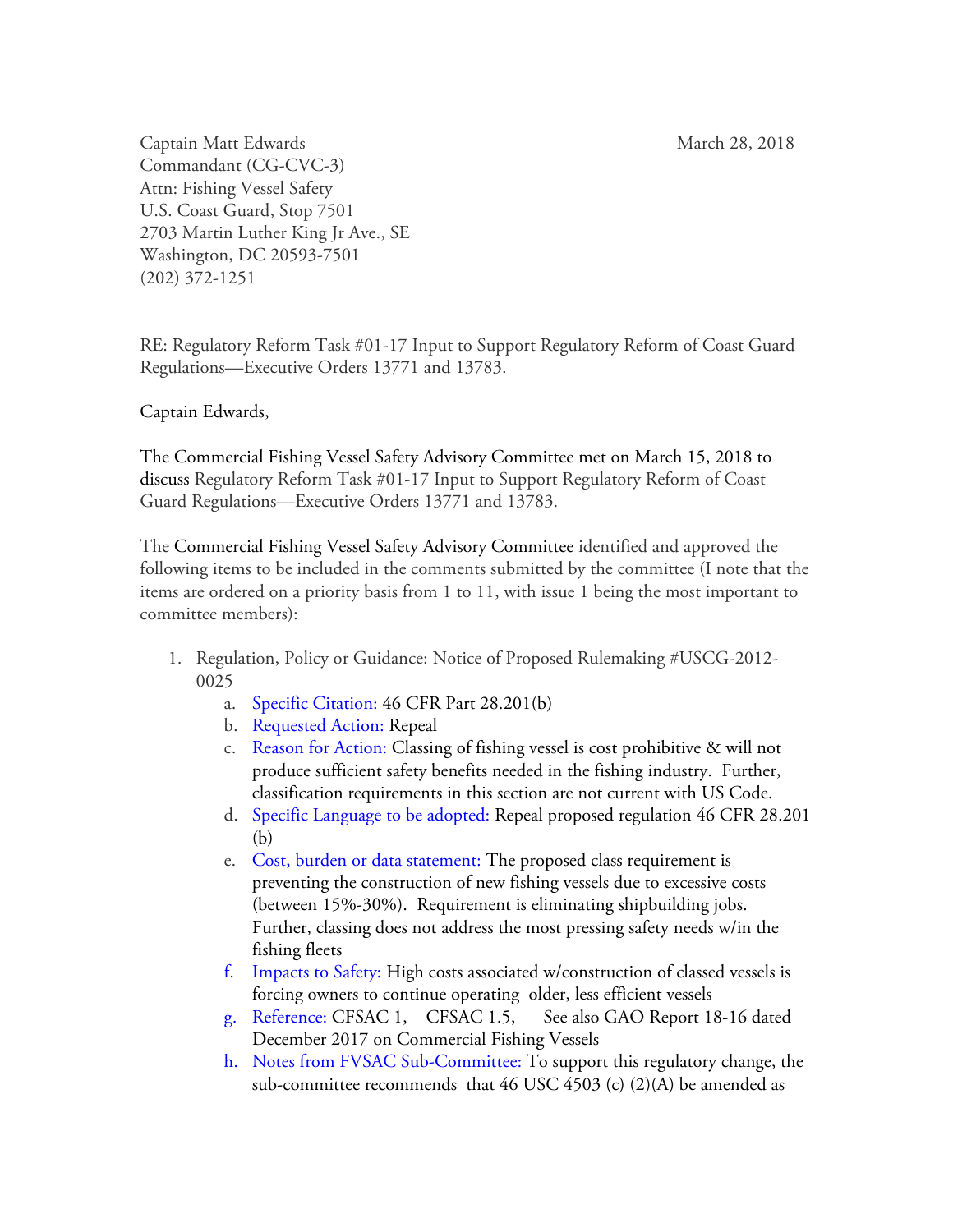follows: delete "79'" and replace with "(a length to be determined by Congress)".

- 2. Regulation, Policy or Guidance: Regulation
	- a. Specific Citation: 46 CFR Part 69 (Tonnage)
	- b. Requested Action: Modify
	- c. Reason for Action: Regulatory tonnage should not be allowed for new vessels. Concurrent with this action, upward adjustments of tonnage thresholds in numerous legislative / regulatory thresholds would be necessary (manning, inspection, pollution prevention, MARPOL, navigation safety)
	- d. Specific Language to be adopted: This action would modify various vessel documentation, manning, vessel inspection, pollution prevention, and other regulations.
	- e. Cost, burden or data statement: Current US Tonnage measurement system is costing millions of dollars in superficial design & construction costs for fishing vessels.
	- f. Impacts to Safety: The existing regulatory tonnage system, and resulting design features / adjustments can compromise safety.
	- g. Reference: CFSAC 2, CFSAC 2.5 (attached)
	- h. Notes from FVSAC Sub-Committee: This would require multiple changes to various statutes & changes to international treaty.
- 3. Regulation, Policy or Guidance: Regulation
	- a. Specific Citation: 46 CFR 28 Subpart E
	- b. Requested Action: Modify
	- c. Reason for Action: Existing stability regulations for fishing vessels > 79' have not been updated since 1990. Numerous inconsistencies, poorly worded sections, require clarifications & revision.
	- d. Specific Language to be adopted: Changes would be made to numerous sections of 46 CFR 28 Sub-Part E and USCG Marine Safety Center (MSC) Procedure Number H2-20 dated June 2013.
	- e. Cost, burden or data statement: Current stability requirements are poorly written, which creates confusion and potentially adds thousands of \$\$\$ in additional costs to the industry.
	- f. Impacts to Safety: There are no increased safety risks anticipated through these revisions to 46 CFR 28 Sub Part E & MSC Proc # H2-20
	- g. Reference: CFSAC 3 (attached)
- 4. Regulation, Policy or Guidance: Regulation
	- a. Specific Citation: 46 CFR Part 28.270 (a)
	- b. Requested Action: Modify
	- c. Reason for Action: Current regulation is ambiguous and as written is subject to multiple interpretations during enforcement, creating inefficiencies, uncertainty & burdens on the industry
	- d. Specific Language to be adopted: Change 46 CFR 28.270 (a) to read as follows: "Each required drill and the required instruction be performed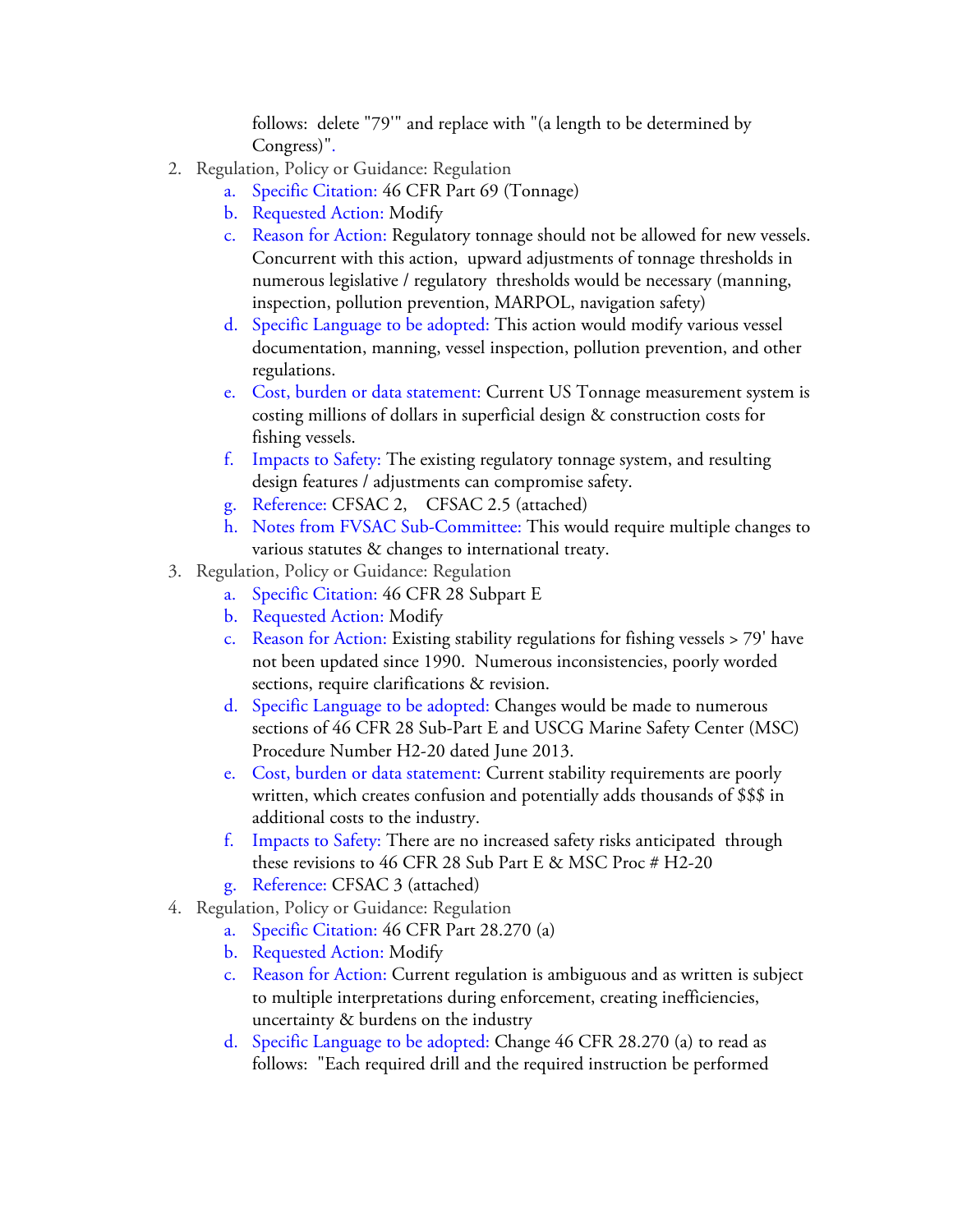before vessels engage in fishing activities and within periods of no more than 30 days in duration while engaged in fishing activities."

- e. Cost, burden or data statement: There is no additional cost to industry or the Coast Guard. Industry burden will be reduced w/ clearer regulations and the USCG will issue fewer unwarranted enforcement actions.
- f. Impacts to Safety: There are no increased safety risks anticipated through this revision of 46 CFR 28 Part 270 (a)
- g. Reference: CFSAC 4 (attached)
- 5. Regulation, Policy or Guidance: Notice of Proposed Rule Making # USCG-2012-
	- 0025
		- a. Specific Citation: Collection of Information
		- b. Requested Action: Modify
		- c. Reason for Action: This modification will allow the marine industry to leverage technological advances, reducing F/V operator time and effort to comply with operational readiness regulations for primary lifesaving and firefighting equipment.
		- d. Specific Language to be adopted: none
		- e. Cost, burden or data statement: Vessel operators will be burdened if they do not have access to manufacturer's recommendations for servicing & care of CG required equipment. Implementing this modification will reduce record keeping and administrative burdens for vessel operators.
		- f. Impacts to Safety: Over time risks to health or safety would likely decrease as the benefits of having all manufacturer's inspection and maintenance guidance is realized.
		- g. Reference: CFSAC 5 (attached)
- 6. Regulation, Policy or Guidance: Notice of Proposed Rule Making # USCG-2012- 0025
	- a. Specific Citation: Notice of Proposed Rule Making # USCG-2012-0025
	- b. Requested Action: Modify
	- c. Reason for Action: CG Auth Act of 2010 eliminated the distinction between documented and undocumented fishing vessels for purposes of fishing vessel safety regulations found in 46 CFR Part 28. Congressional intent was that state registered fishing vessels meet the same safety requirements.
	- d. Specific Language to be adopted: The proposed action would modify NPRM USCG- 2012-0025 to expand implementation of vessel parity to fully include regulations which would affect undocumented fishing vessels.
	- e. Cost, burden or data statement: Proposed regulation as written continues to apply an outdated, less stringent (and less costly) safety standard to state registered vessels. This puts federally documented fishing vessels of a similar size and operation at an unfair financial disadvantage.
	- f. Impacts to Safety: This change will reduce vessel losses and improve accident survivability with state numbered (undocumented) fishing vessels
	- g. Reference: CFSAC 6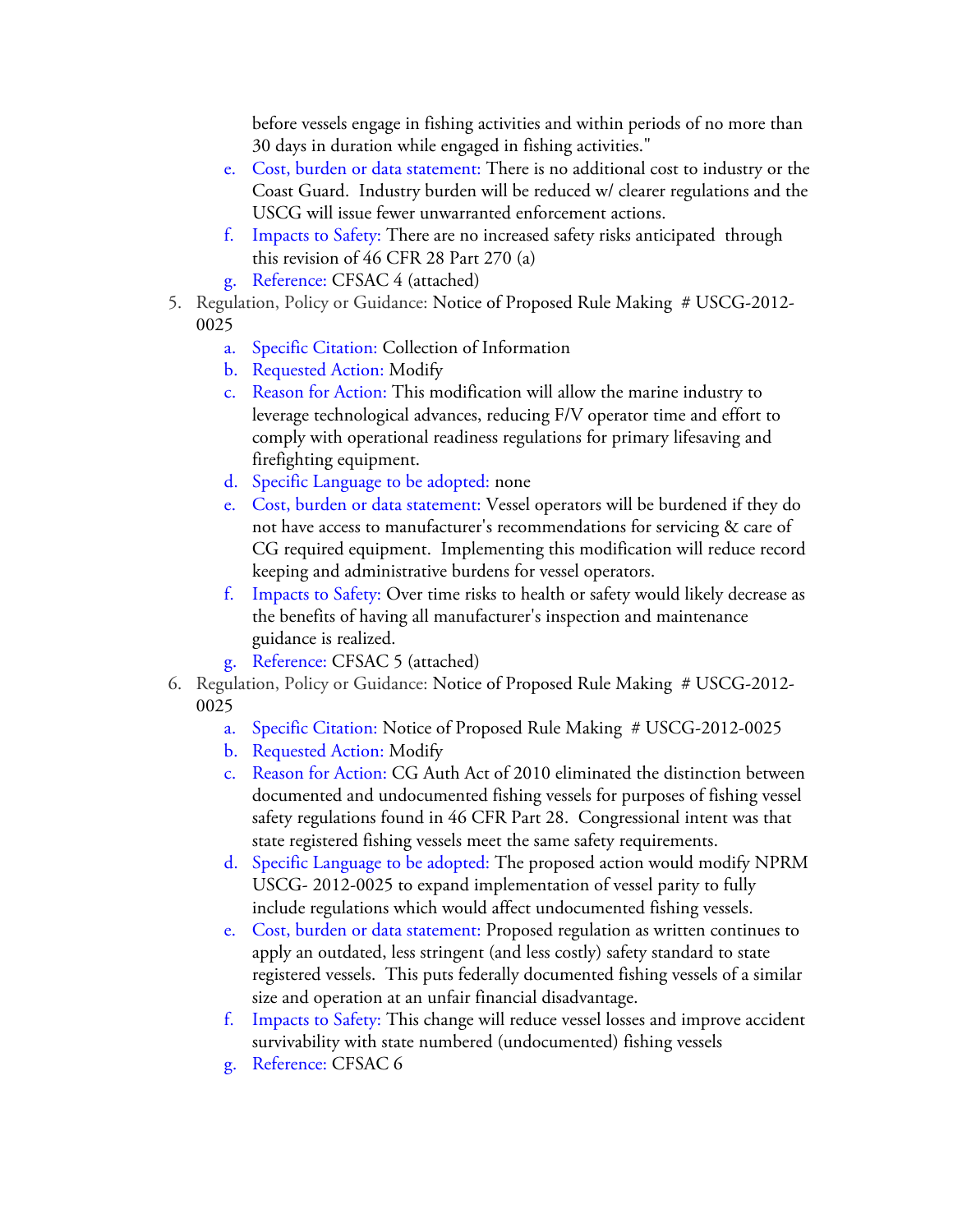- 7. Regulation, Policy or Guidance: Notice of Proposed Rule Making # USCG-2012- 0025
	- a. Specific Citation: 46 CFR Part 28.201 (a)
	- b. Requested Action: Modify
	- c. Reason for Action: Increasing the frequency of dockside exams is a long term preventative strategy designed to reduce fatalities, vessel losses & serious injury while ensuring the safe operation of commercial fishing industry vessels to the net benefit of the nation. A five year interval for these examinations is not supported by the industry.
	- d. Specific Language to be adopted: The proposed modification would change the language in 46 CFR 28.201 (a) to read "at least once every two years."
	- e. Cost, burden or data statement: Over 90% of fishing vessel safety exams are conducted free of charge by the USCG. The remaining 10% of exams are performed by 3rd party examiners, usually free of charge in conjunction w/ other survey requirements (for insurance or classification).
	- f. Impacts to Safety: A two year exam cycle will maintain or greatly improve existing levels of safety.
	- g. Reference: CFSAC 7 (attached)
- 8. Regulation, Policy or Guidance: Regulation
	- a. Specific Citation: 46 CFR Part 28.140 (b)
	- b. Requested Action: Modify
	- c. Reason for Action: The effectiveness of annual servicing of life rafts has not been demonstrated. In many regions of the country, servicing costs are very high & lack of nearby servicing facilities results in additional shipping costs to cover annual servicing requirements.
	- d. Specific Language to be adopted: Change the language in Table 46 CFR 28.140 (b) to read "to be serviced once every 24 months."
	- e. Cost, burden or data statement: Cost data varies around the country, however, it is anticipated that this action would reduce servicing costs by 30% over the life of the raft.
	- f. Impacts to Safety: There is no evidence to suggest that less frequent, but still regular servicing will negatively impact safety. Existing USCG and international regulations allow for servicing intervals up to 17 months.
	- g. Reference: CFSAC 8, (attached) CFSAC 8.5 (attached) See also USCG Study on Life Raft Servicing dated Sep 2017
- 9. Regulation, Policy or Guidance: Guidance
	- a. Specific Citation: NVIC 7-93
	- b. Requested Action: Modify
	- c. Reason for Action: NVIC 7-93 is outdated and creates confusion when applied in the field for compliance & enforcement purposes. The course outline of a 100GT or higher license does not address the emergency drill requirement found in 46 CFR Part 28.270
	- d. Specific Language to be adopted: Delete the following in NVIC 7-93: Para 3(a) after "activities" & Para 3(b) delete ", who - more'"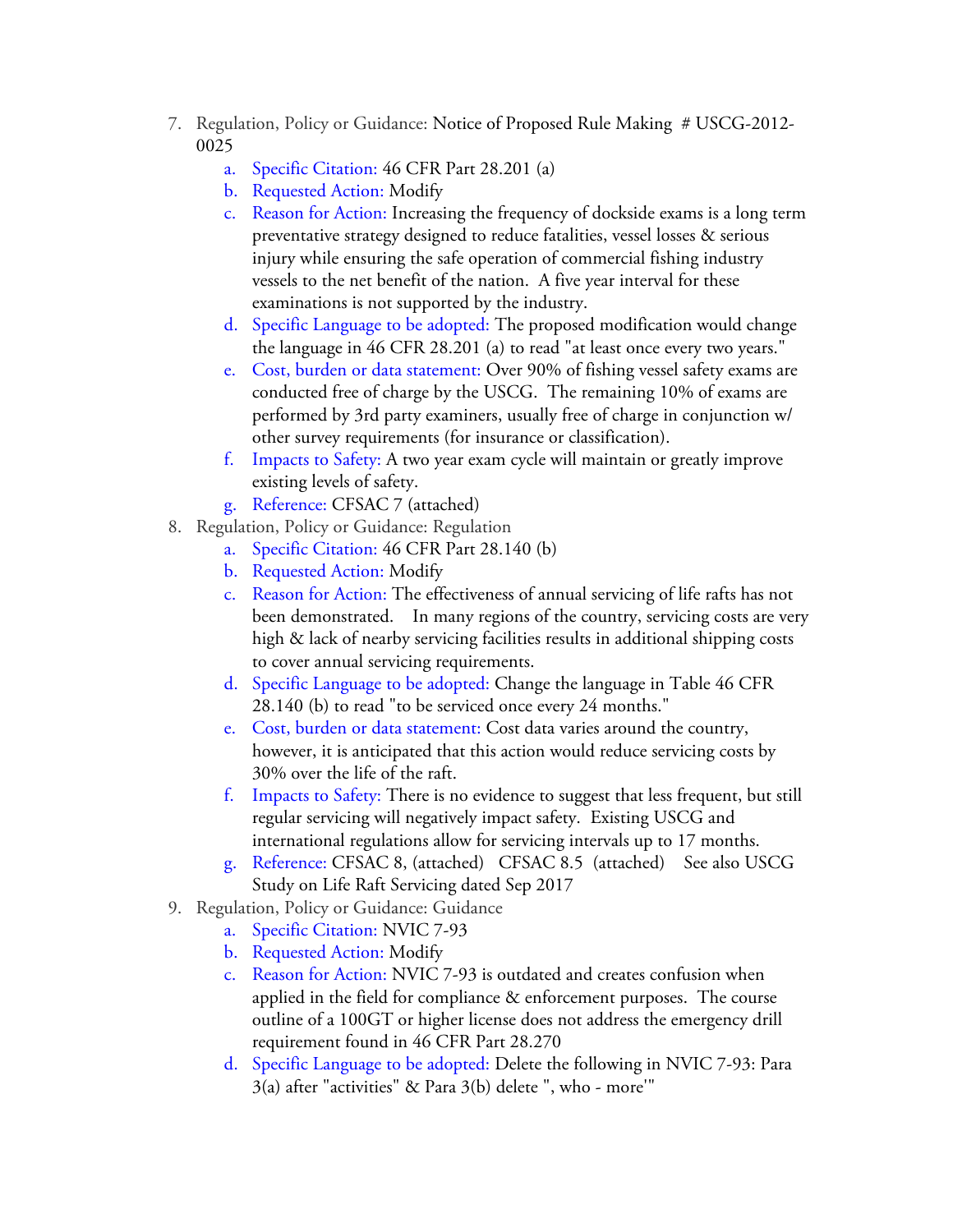- e. Cost, burden or data statement: There is no data that can be provided to illustrate the impact, cost, or burden of this modification. Overall impact would be positive in that fishermen would be receiving training that is more relevant to their needs.
- f. Impacts to Safety: There are no increased risks to health or safety risks anticipated through this revision to NVIC 7-93
- g. Reference: CFSAC 9 (attached)
- 10. Regulation, Policy or Guidance: Notice of Proposed Rule Making # USCG-2012- 0025
	- a. Specific Citation: 46 CFR Part 28.200 (b)
	- b. Requested Action: Modify
	- c. Reason for Action: Regulations should ensure the master or individual in charge of a vessel keep a record of the inspection and maintenance for each item of lifesaving equipment carried on board a vessel, drills conducted and instruction given, meeting the requirements of 46 CFR Part 28.
	- d. Specific Language to be adopted: Required record of equip maintenance should include the date & time of the equip inspection or maintenance, the person's name performing the equip inspection or maintenance, the inspection & maintenance procedure(s) performed, the equipment's operational readiness status, any further maintenance or repair required to make the equipment operationally ready, & the date, time & person performing any further or follow-up maintenance or repair. Regulations should ensure the master or individual in charge of a vessel must keep a record of the drills and instruction required by 46 CFR Part 28. The required record of the drills and instruction should include:
		- i. the date and time of the drill or instruction,
		- ii. the person's name giving the instruction, leading a discussion concerning the contingencies listed in 46 CFR §28.270 paragraph (a), or conducting the drill,
		- iii. the names of those receiving the instruction, watching video and participating in discussion or participating in the drill, and (d) the topic(s) of the instruction, the topic of the video watched and discussion, or a description of the drill scenario.
	- a. Cost, burden or data statement: N/A
	- b. Impacts to Safety: Risks to health and safety would likely decrease with adequate logging requirements.
	- c. Reference: CFSAC 10 (attached)
- 11. Regulation, Policy or Guidance: Regulation
	- a. Specific Citation: 46 CFR 28 Part 160
	- b. Requested Action: Modify
	- c. Reason for Action: The fire extinguisher classification change to 46 CFR Part 28.160 has excluded many fire extinguishers that are appropriate from meeting USCG carriage requirements. The liquefied gas type and carbon dioxide type portable fire extinguishers appropriate for pilothouses and